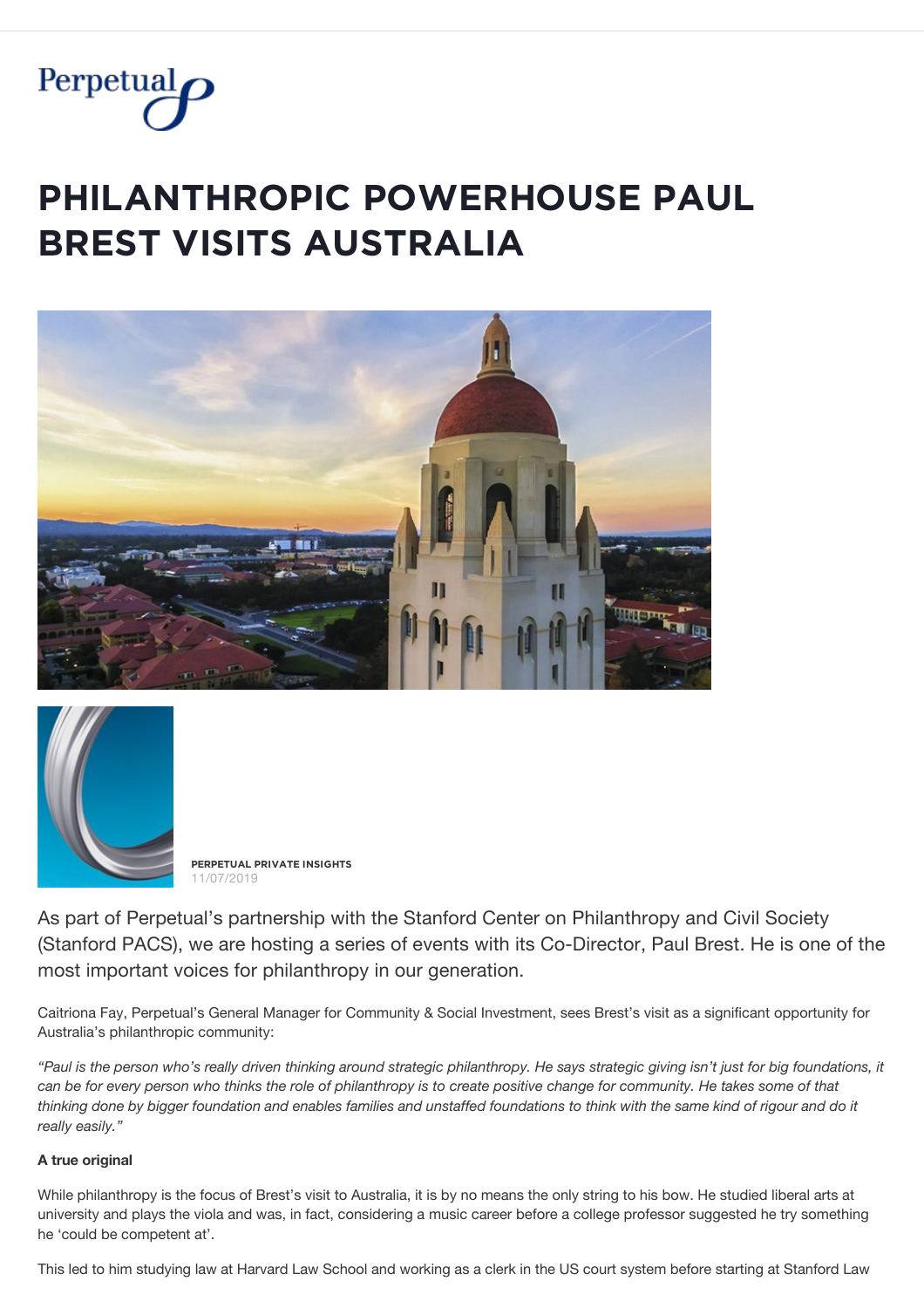School in 1969. At Stanford he quickly earned a reputation as an innovative and original scholar – especially in the area of US Constitutional Law, where there are significant differences of opinion. The debate over how to interpret the US Constitution continues to this day and Brest's contributions remain influential – in fact he is one of the 50 most cited legal scholars of all time<sup>1</sup>.

This led to him studying law at Harvard Law School and working as a clerk in the US court system before starting at Stanford Law

#### **It's not easy being Dean**

Brest was appointed Dean of Stanford Law School in 1987 and during his 12-year tenure (1987-1999) the School faced many challenges. Chief among these was money.

At the time, Stanford Law School was underfunded, leading to staff salaries around 30 per cent lower than its peers<sup>2</sup>. At the same time, living costs were rising in the Bay Area as the Silicon Valley boom continued. As a legal scholar and academic, fundraising was not a key strength of his, yet he realised its importance and so threw himself wholeheartedly into it. He hired experienced fundraiser Susan Bell and with her help achieved more than double the original funding goal of US\$50 million<sup>3</sup>.

## **A pivot to philanthropy**

Brest's love of the viola was an unlikely bridge to the world of philanthropy. He was playing in a chamber group at the time which included Walter Hewlett and Condoleeza Rice, who were also both on the board of the [William and Flora Hewlett Foundation.](https://hewlett.org/) He was offered the role of foundation President and during the 12 years he led the Foundation it grew to more than 100 staff, managing US\$7 billion in endowments.

## Caitriona Fay explains:

"The William and Flora Hewlett Foundation is a really significant foundation globally. Paul was greatly influential in setting the standard for how a professional foundation needs to act and should act. Paul's leadership established the Foundation as a leader in practice and approach to philanthropy, and greatly influenced the sector globally."

To help The William and Flora Hewlett Foundation maximise the impact of its increased endowment, Brest put a much greater [focus on management and in particular on the results of its work. He called this approach 'strategic philanthropy' or 'outcome](https://hewlett.org/practical-guide-outcome-focused-philanthropy/)focused philanthropy. At its core is the idea that organisations should be very clear on their goals and how they plan to achieve them and, critically, how they will measure whether progress is achieved.

While this type of thinking might have been common in business at the time, it was not common among philanthropists and had not been properly adapted to their needs. Brest rigorously implemented this new approach, making sure the Foundation measured the success of **all** its programs. Brest said: "We were good at learning from successes, but we hadn't developed a system of learning from failures $4$ .

After eight years at Hewlett, Brest shared the lessons he learned in a book called: *"Money Well Spent: A Strategic Plan for Smart Philanthropy"*, which he co-wrote with Hal Harvey. The book became a must-have guide for many philanthropists. Brest and Harvey published the second edition in 2018 where they have incorporated their experiences of the last decade while also taking on board feedback and criticism from others in the philanthropic world.

# **Leaving a strong Foundation**

Brest left The William and Flora Hewlett Foundation in 2011 but has continued his engagement with philanthropy while throwing himself back into academia. Along with his responsibilities as Co-Director of Stanford PACS, Brest is also Professor Emeritus (active), at Stanford Law School and leads Stanford courses on philanthropy, decision-making, and impact investing. He also teaches a free online course, [Essentials of Nonprofit Strategy](https://courses.philanthropyu.org/courses/course-v1:PhilanthropyU+Strategy_000+1_1.0_20180402_20180527/about), offered by Philanthropy University.

Caitriona Fay is looking forward to the upcoming visit and the opportunity it provides for philanthropy in Australia:

"Perpetual strongly believes that sharing knowledge is a vital component of great philanthropy. We need to listen to the voices of communities and of peers across the for-purpose sector here and globally. By bringing the experience and wisdom of someone like Paul Brest to Australia, we hope we contribute to this culture of learning and the practice of better philanthropy."

## **Stanford PACS in Australia**

At Perpetual we are proud to be bringing Paul Brest and other philanthropic experts from Stanford PACS here to Australia. We see it as part of our role to help build expertise in Australia's philanthropic community, to assist Perpetual clients and other philanthropists to maximise the impact of their contributions.

If you are a NFP, Foundation or philanthropist and would like to enhance your knowledge about strategic philanthropy, please talk to your Perpetual Adviser or contact our Philanthropy team on 1800 501 227 or email us at [philanthropy@perpetual.com.au](mailto:philanthropy@perpetual.com.au)